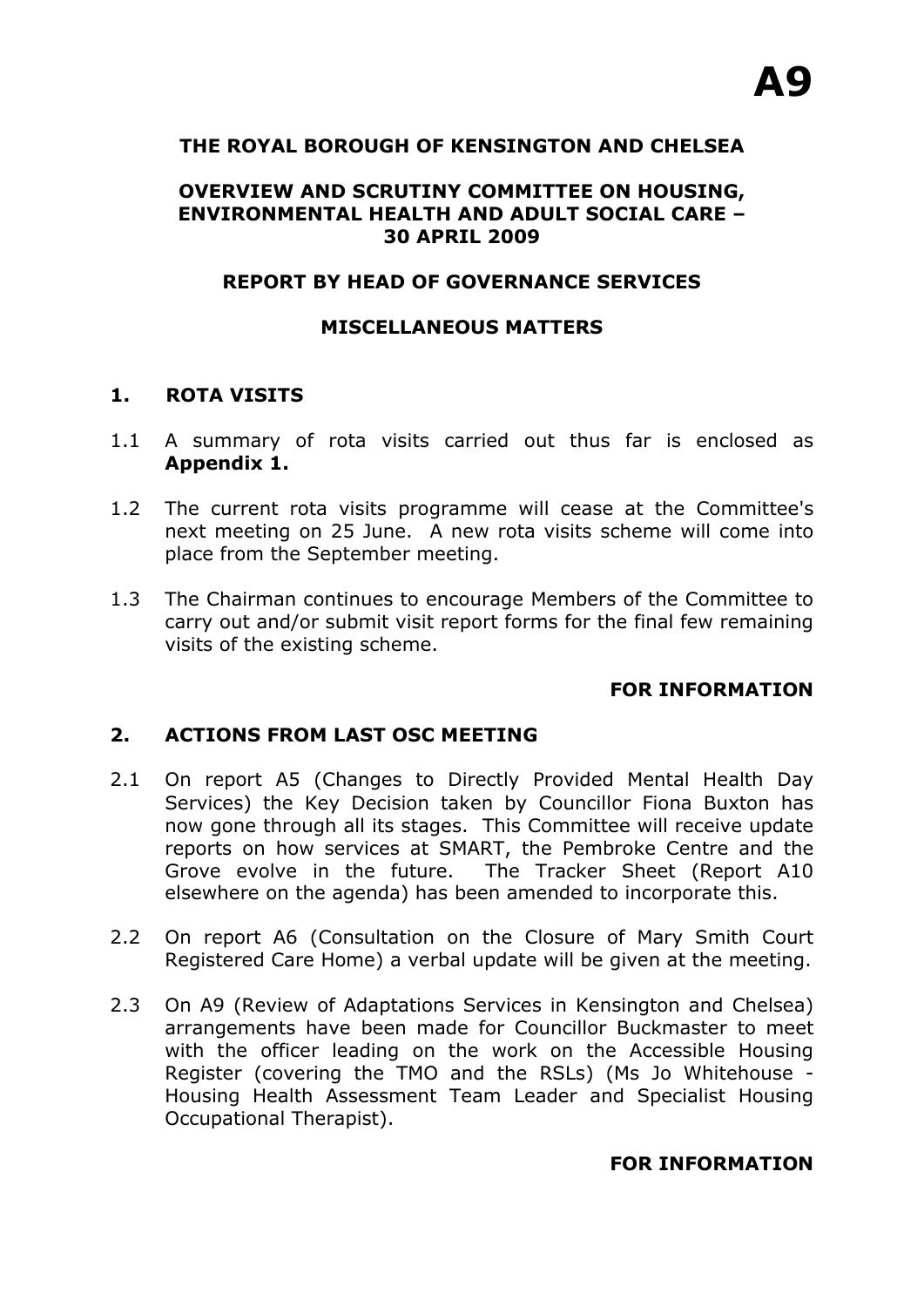# **3. 'IN-DEPTH' REVIEWS WITHIN THE COMMITTEE'S REMIT**

- 3.1 The **OSC Sub-Group on Access to Services for Adults with Disabilities** (chaired by Councillor Buckmaster) met on 2 October 2008 and will probably meet next at the same time of the year in 2009.
- 3.2 The final report of the **OSC Sub-Group on Charging** chaired by Councillor Williams is now expected at the Committee's meeting in June.
- 3.3 The **OSC Sub-Group on Illegal Subletting** is chaired by Councillor Palmer and met on 21 April. A verbal update will be given at the meeting.
- 3.4 With the Charging Sub-Group drawing to a close in the not too distant future, it is time to consider commencing another in-depth study.
- 3.5 The Committee will recall that at its September meeting last year it agreed that its next two choices for an in-depth study would be:-

(i) Provision on Information and Advice on Social Care for People who are not already clients of the care services;

[Councillors Dent Coad and Edge have indicated that they wished to be on the membership of this in-depth study.]

(ii) A review of the Operation of the Taxicard Scheme

[Councillors Edge, Hoier and Williams have indicated that they wished to be on the membership of this in-depth study. Cllr Holt has said he would be happy to sit on either study.]

3.6 The views of the Chairman have been sought and it has been decided to commence first the review of the Operation of the Taxicard Scheme. Further arrangements for this Sub-Group will be discussed at the meeting.

# **FOR DISCUSSION**

# **4. QUESTIONS ARISING FROM PERFORMANCE MONITORING REPORTS CIRCULATED**

4.1 The OSC has agreed that certain performance monitoring reports should be circulated electronically outside of the meeting cycle and that there should be a point on the meeting agenda where Members could raise queries from performance monitoring reports. This is the point of the agenda for such questions to be raised.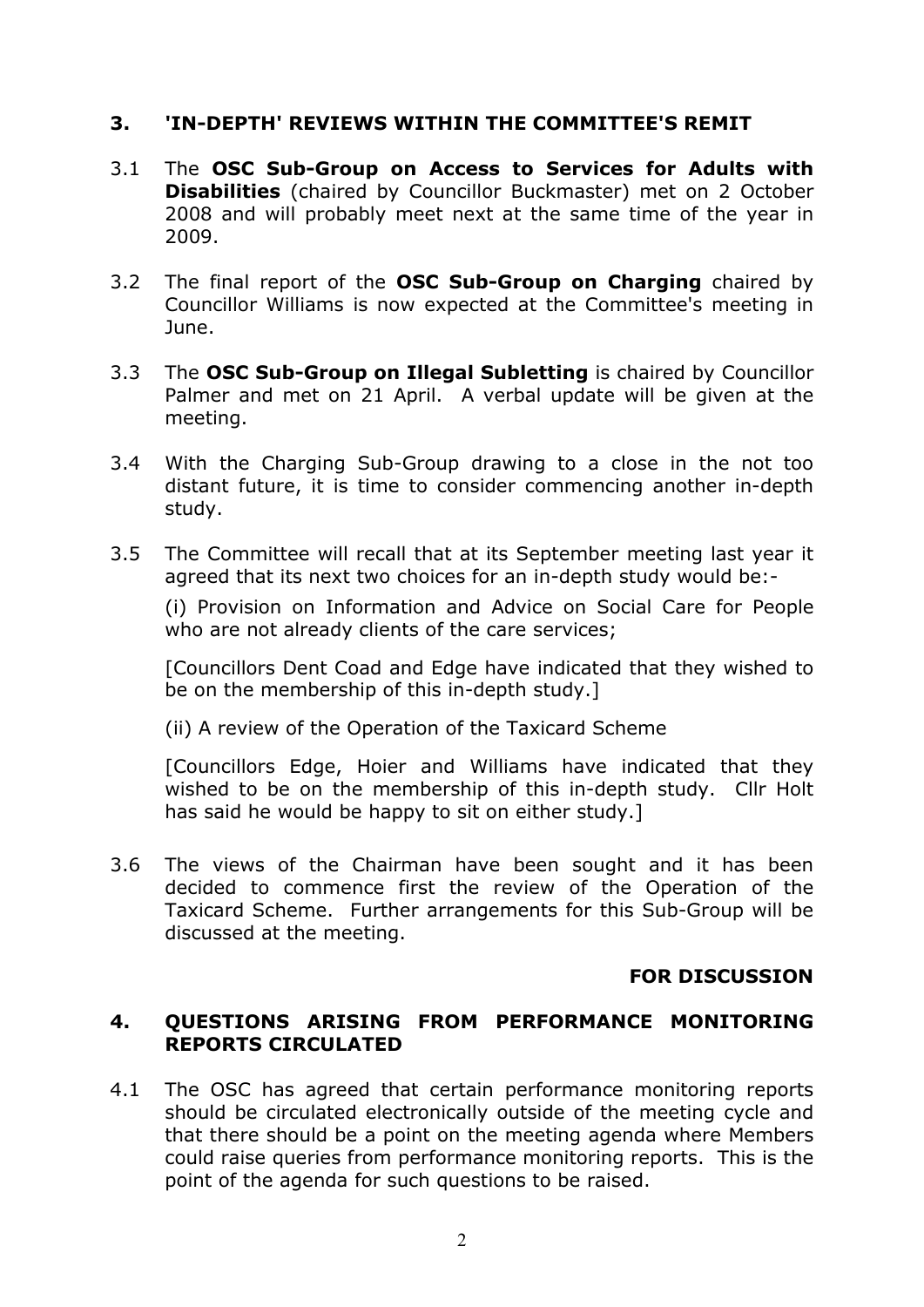4.2 Since the last meeting of the Committee no performance monitoring reports have been circulated.

# **FOR INFORMATION**

### **5. THE FORWARD PLAN OF KEY DECISIONS**

5.1 Attached at **Appendix 2** to this report is an extract from the Forward Plan showing all those decisions to be taken by individual Cabinet Members or the full Cabinet which will be open to scrutiny by this OSC.

# **FOR INFORMATION**

#### **6. SUPPORTED EMPLOYMENT - DEVELOPMENT OF KENSINGTON RECRUITMENT**

- 6.1 The Council is currently engaged in a procurement process to increase the provision of Supported Employment in the borough. Supported Employment is the term used to describe a range of additional supports provided so that disabled people, people with learning disabilities and people with mental health needs can find and retain paid employment. The service is currently provided by Kensington Recruitment which comprises four staff and is part of the in house Learning Disability day service.
- 6.2 Kensington Recruitment works closely with Jobcentre Plus and other agencies and has helped the Council increase the number of people with a disability it employs. It has also had some success in working with larger employers such as Starbucks to find employment for people. However recent reviews of the service have confirmed that it needs additonal input if it is to continue to grow and provide a service to more people. The Council has recognised that employers need an organisation that has a larger pool of candidates with a range of abilities. The Employment Advisors working in the service need specialist knowledge and skills and access to regular training and support to ensure they can provide an excellent service to employers and candidates. These can all be enhanced by developing a long term partnership with an organisation that specialises in providing Supported Employment services.
- 6.3 An invitation to participate in a competitive dialogue process has been issued and three organisations have been invited to take part in discussions to take on the management and running of Kensington Recruitment. Additional funding has been made available so that the service can be offered to people with mental health needs and the Council will be seeking an organisation that has a